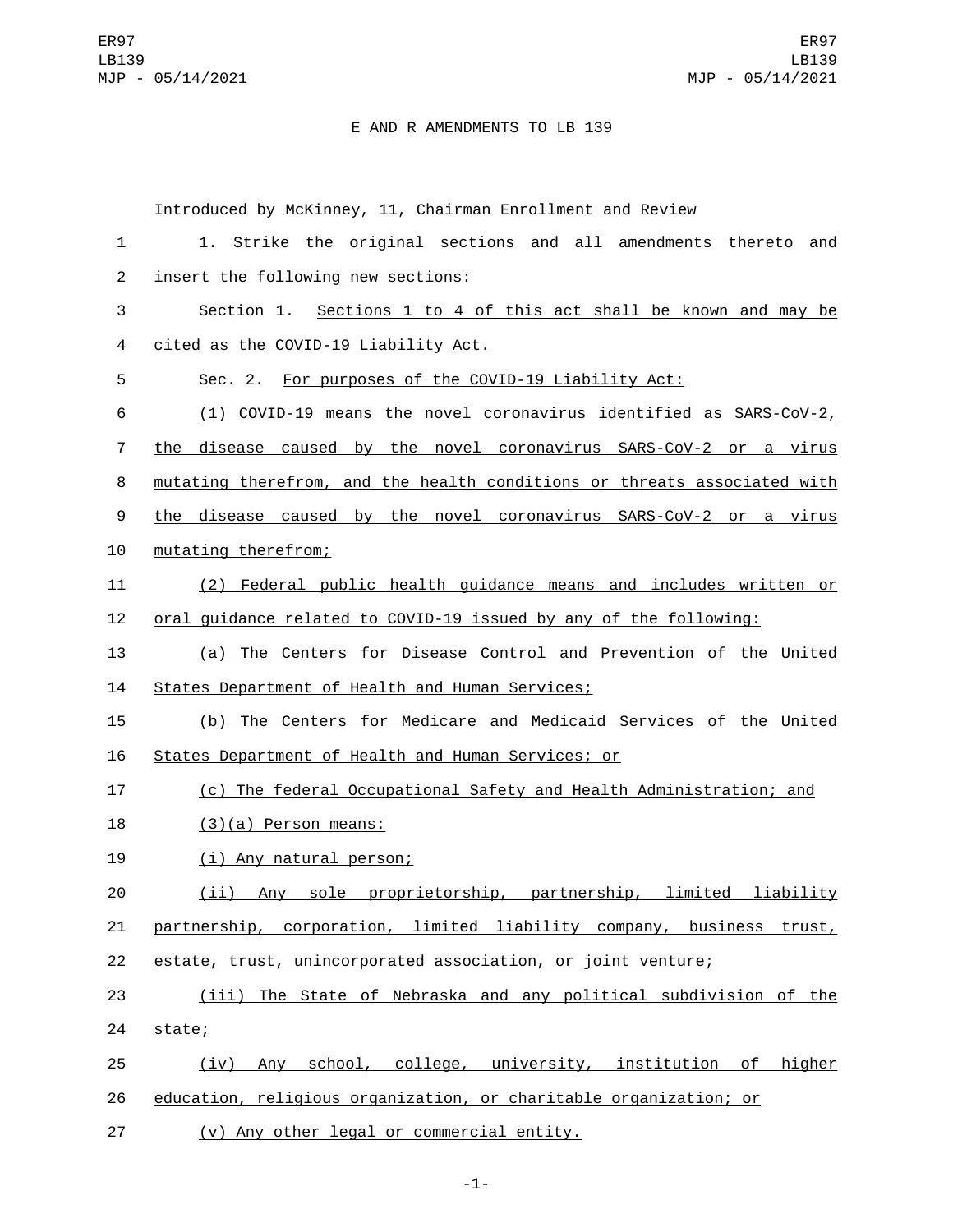| 1                | (b) Person includes an employee, director, governing board, officer,      |
|------------------|---------------------------------------------------------------------------|
| $\overline{c}$   | agent, independent contractor, or volunteer of a person listed in         |
| 3                | subdivision (3)(a) of this section.                                       |
| 4                | Sec. 3. A person may not bring or maintain a civil action seeking         |
| 5                | recovery for any injuries or damages sustained from exposure or potential |
| 6                | exposure to COVID-19 on or after the effective date of this act if the    |
| $\overline{7}$   | act or omission alleged to violate a duty of care was in substantial      |
| 8                | compliance with any federal public health guidance that was applicable to |
| $\boldsymbol{9}$ | the person, place, or activity at issue at the time of the alleged        |
| 10               | exposure or potential exposure.                                           |
| 11               | Sec. 4. The COVID-19 Liability Act shall not be construed to:             |
| 12               | (1) Create, recognize, or ratify a claim or cause of action of any        |
| 13               | kind;                                                                     |
| 14               | (2) Eliminate or satisfy a required element of a claim or cause of        |
| 15               | action of any kind;                                                       |
| 16               | (3) Affect rights or coverage limits under the Nebraska Workers'          |
| 17               | Compensation Act;                                                         |
| 18               | (4) Abrogate, amend, repeal, alter, or affect any statutory or            |
| 19               | common law immunity or limitation of liability; or                        |
| 20               | (5) Constitute a waiver of the sovereign immunity of the State of         |
| 21               | Nebraska or any political subdivision of the state.                       |
| 22               | Sec. 5. Sections 5 to 9 of this act shall be known and may be cited       |
| 23               | as the Health Care Crisis Protocol Act.                                   |
| 24               | Sec. 6. For purposes of the Health Care Crisis Protocol Act, health       |
| 25               | care crisis protocol means the plans and protocols for triage and the     |
| 26               | application of medical services and resources for critically ill patients |
| 27               | in the event that the demand for medical services and resources exceeds   |
| 28               | supply as a result of a pervasive or catastrophic disaster as provided in |
| 29               | the Health Care Crisis Protocol for the State of Nebraska published by    |
| 30               | the Nebraska Medical Emergency Operations Center, dated May 10, 2021.     |
| 31               | Sec. 7. The health care crisis protocol may be activated only in          |